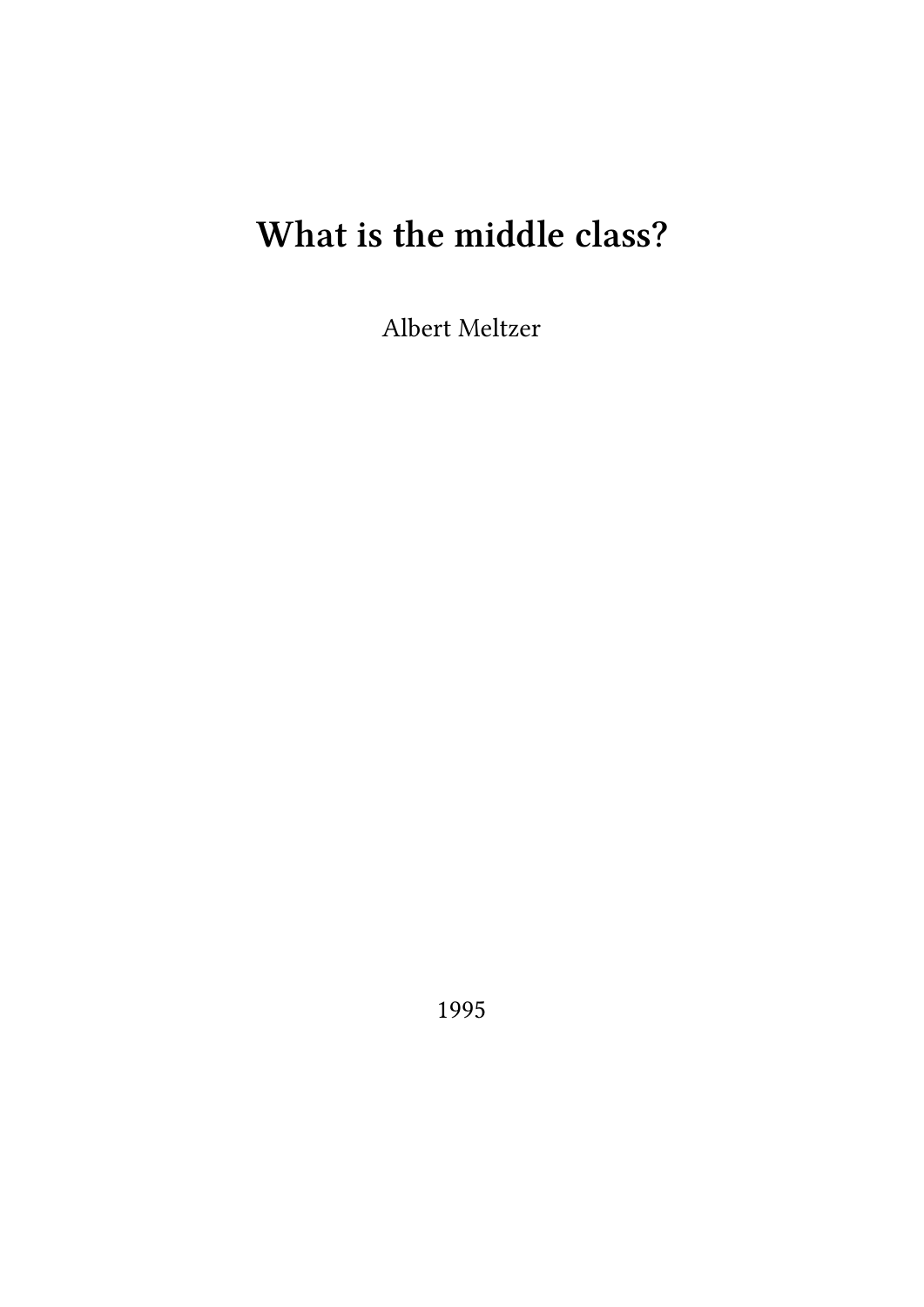## **Contents**

| The Mandarins $\ldots$ , $\ldots$ , $\ldots$ , $\ldots$ , $\ldots$ , $\ldots$ , $\ldots$ , $\ldots$ , $\ldots$ , $\ldots$ |  |  |  |  |  |  |  |  |  |  |  |  |  |  |  |  |  |
|---------------------------------------------------------------------------------------------------------------------------|--|--|--|--|--|--|--|--|--|--|--|--|--|--|--|--|--|
|                                                                                                                           |  |  |  |  |  |  |  |  |  |  |  |  |  |  |  |  |  |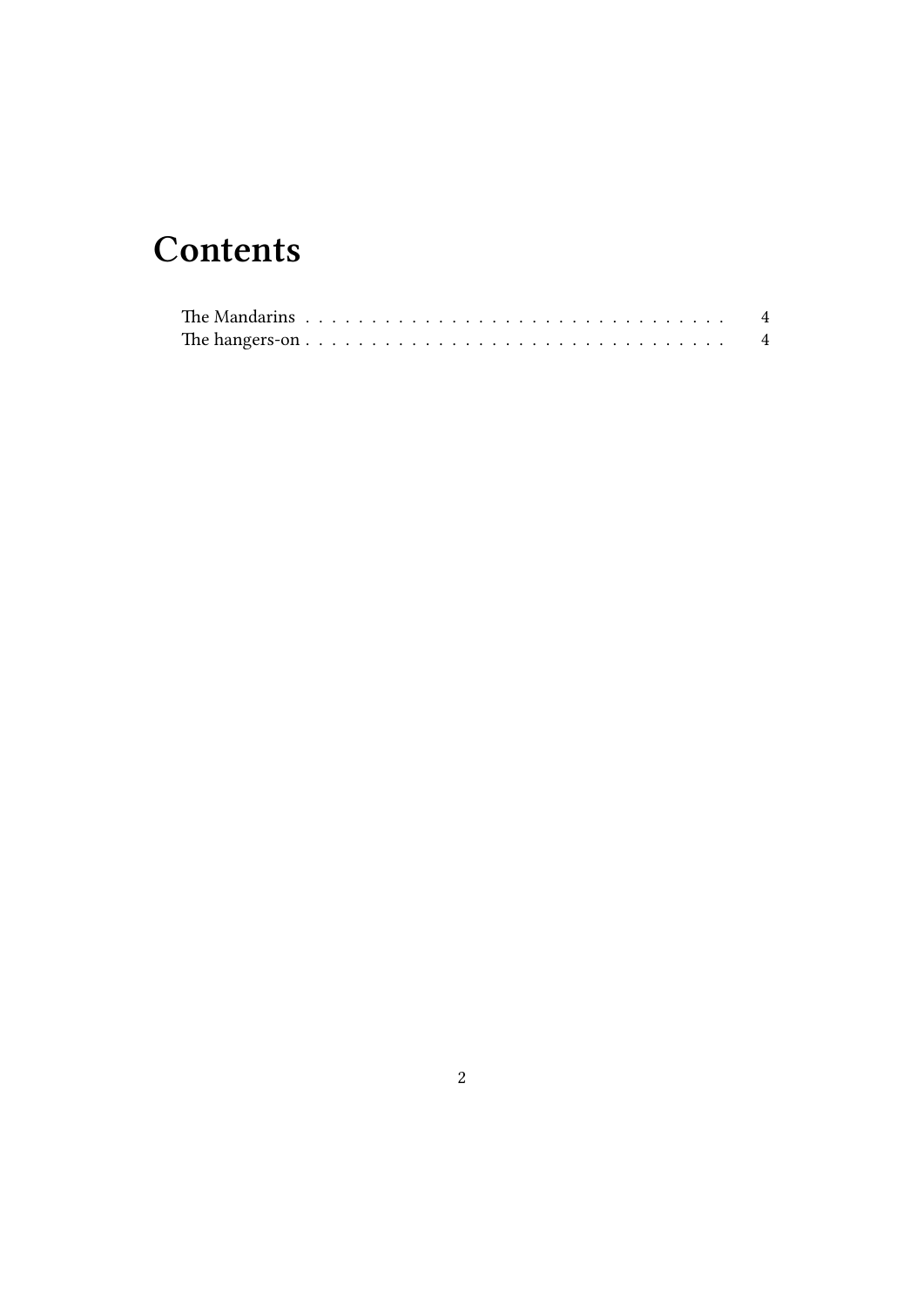Prime Minister John Major referred to Tories achieving a 'classless society'. He was referring to the gradual move from the English class system to the American. In England the survival of the old upper class is ensured by the constitutional monarchy, against which the middle class is beginning to rebel, or at least not regard exxpressions of rebellion as reprehensible.

The old upper class has managed to snatch on to influence (where once it had supreme power) by social snobbery, beginning with the schools, ensuring that people who make huge sums of money are frozen out of the Establishment unless and until they conform to their requirements. The upper class classically retain certain areas within themselves, such as the leadership of the Church and Army, the judges, the Foreign Office and the upper reaches of the Civil Service. But now the bourgeoisie is moving in. Power in the Tory Party has shifted from the patricians to those whose only God is Money and of whom Baroness Thatcher is still the prophet

The idea that a multi-millionaire could be excluded from an Establishment of which slobs like the Marquesses of Blandford and Bristol, the late Lord Moynihan or Lord Lucan are members by birth has lingered on in Britain. It is now moving to the American conception of class. The middle class, now on top, has finally won its revolution and creates its own myth, not one of Birth and Breeding, but that anyone with ability can rise to any position regardless of birth. It is equally false.

Many Russians have fallen for the notion that the end of State communism would bring the American dream and they would be driving their Cadillacs at week-ends to country cottages complete with swimming pools. The favoured few had this under Stalinism. What was in power, generating wealth for itself, was the Civil Service and the politicians. It was as hereditary as the middle class system, since wealth begets education and opportunity, though not based solely on birth as is the aristocratic system. Trotskyists demur at the term 'ruling class' to describe this class, but what else were they? Whatever they should be termed, they are now determined to retain their status in a ruling class capacity.

The myth of Marxist-Leninism was that all in Russia were working-class, including the favoured few with wealth and power. It was supposed to be a workers' state. The parallel myth of Western capitalism is that all are (or could be) middle class, which is the norm, the middle of nothing!

Just as only vestiges of the old upper class exist on Britain, politicians and the media now have it that only vestiges of the working class exist. They are trying to erode both the aristocratic class and the working class. Eroding the upper class means that they are pushed down from being wealthy landowners to becoming company directors. Eroding the working class means they are pushed down from productive work to pauperism. The middle class want to put into effect what they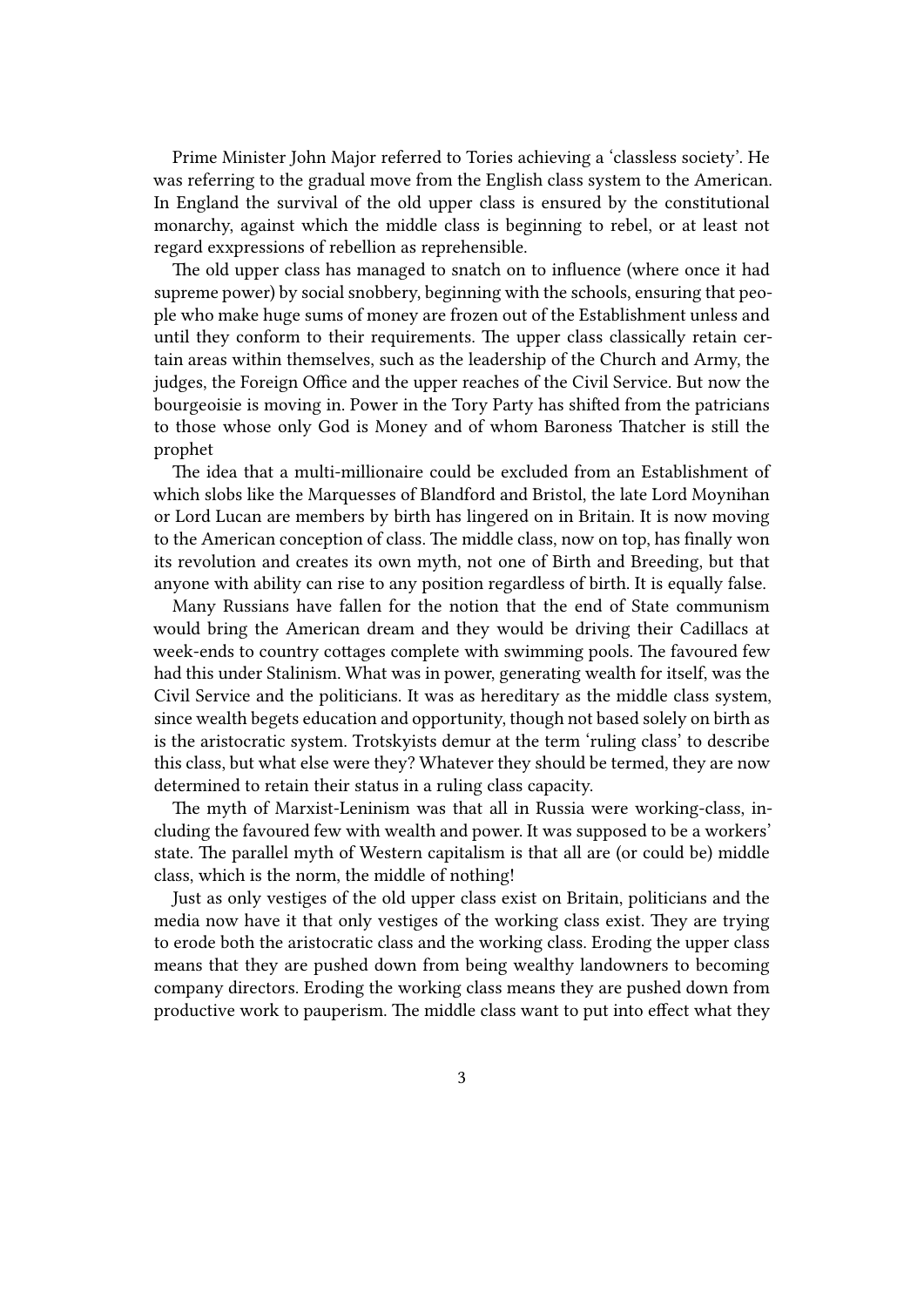have always believed — that the capitalists or the State 'give' work' to the worker, who is parasitic on them. and not vice versa as is so obviously the case,

"But we are all workers now". Humbug! What they mean is everybody functions some way  $-$  even the Queen opens bazaars. But a once productive class is being pushed out of productive jobs to go into dead end occupations servicing the rich. Production is being switched to Third World countries so that it can be done as cheaply and shoddily as possible, and the pretence of generosity by aid progammes maintained. On the other end of the scale, the interesting and glamorous jobs that were once entirely working class are becoming available almost exclusively to the gilded young of the middle class, occasionally the formerly upper class too. The theatrical profession is a typical example, where the 'rogues and vagabonds' of Elizabethan times became the trod-upon outcasts of the eighteenth century and the working stiffs of the  $19<sup>th</sup>$ , but by the second half of the  $20<sup>th</sup>$  century, pampered darlings, almost exclusively middle class. Journalism, and by extension the media, is another instance. Sub-editors. and even editors, once came from the same class as printers. Now all but a very few specialists come from the posh universities and are in a position to ascertain that authors will be of the same social class.

## **The Mandarins**

There is in any case another class, thought of as middle class but depending for its status on power, not profit. Like Stalin's bureaucracy, it is a ruling class though it is dependent on the politicians. It may makes a profit or not. it may run a quango or a monopoly, a multi-national or a university,a public company or a State industry or its individual members can pass from one to the other. These are the new lords and occasionally ladies of creation, whether one thinks of them as Soviet commissars, company directors or old-style Chinese scholar mandarins. They call themselves the meritocracy. They are becoming the most powerful in the dominant middle class, the most likely to aspire to becoming a new aristocracy.

## **The hangers-on**

Marxist-Leninism claimed in Russia everyone was working class, whether proletarian, commissar or gulag slave, while the former aristocracy, hiding out or in exile, were reckoned as scapegoat ruling class to be blamed for all the ills of the system. American capitalism claims all are middle class and there is no class division. British capitalism adds a few more illusions to this by way of educational snobbery or the honours system. The lies put over by the Hollywood Dream Fac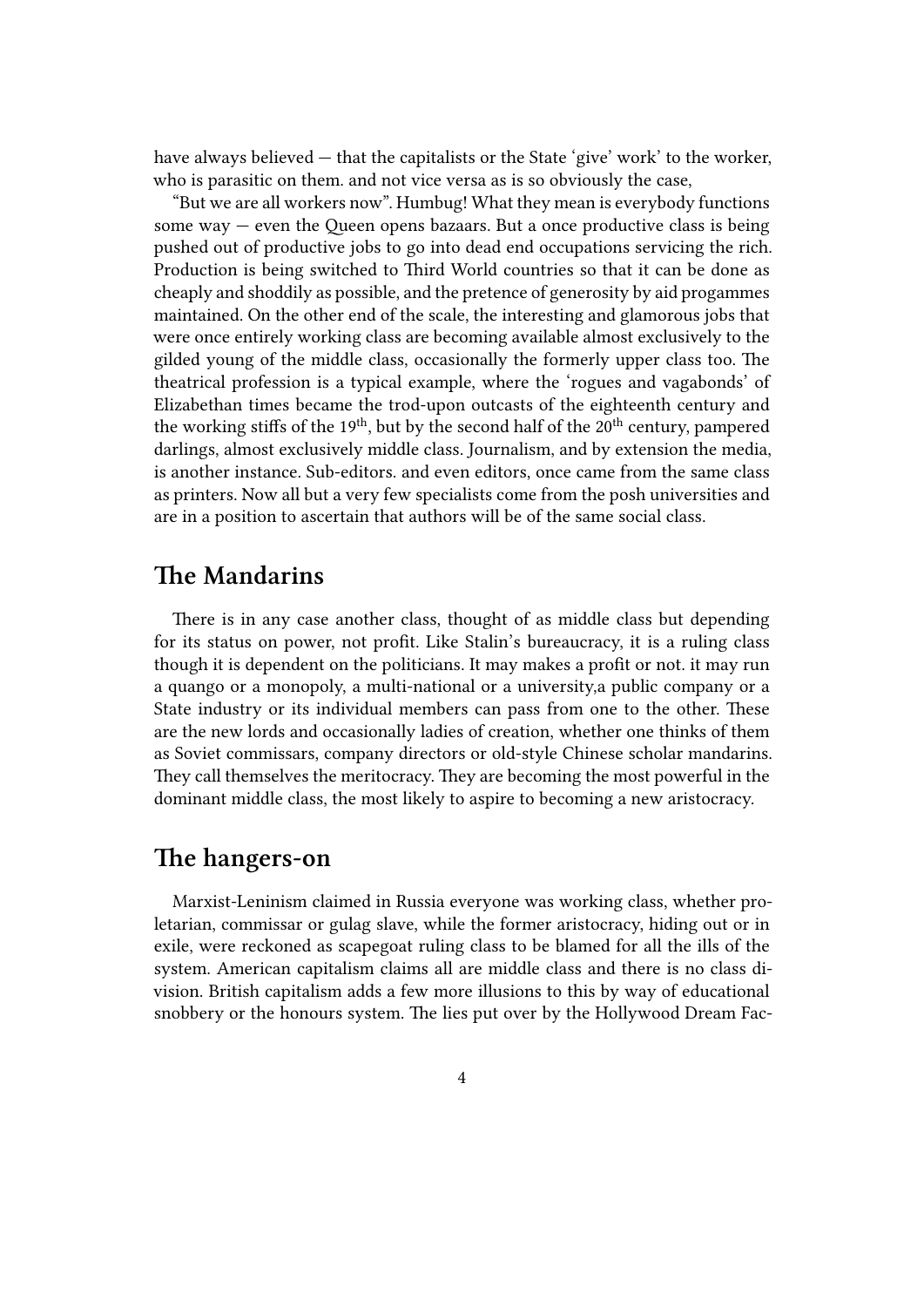tory or the Lie Factories of Britain's press lead many to suppose that they are not working class when they patently are, or even that the working class has ceased to exist.

The middle, now dominant, class embraces the very rich, the parasites on business, the business careerist, the upper ranks of the civil servant, and the hangers-on to certain social values. It does not include those who acquire property instead of spending their wages on booze and fags, or have a mortgage or a car bought by their own work. The working class in good times can prosper, but remain under capitalism. If active in economic struggle they can, when labour is scarce, earn the same as, or more than, the lower middle class. It is a fallacy to suppose that prosperity changes their status.

Those with specialist skills sometimes fool themselves, invariably to their own detriment, that they have different class interests, and identify with the ruling class. Nationalism and patriotism are used for the same purpose: to identify with the State and sio with one's own exploitation. This obscures the issue, but does not change it.

We do not have to accept being ground down by parasites upon society. The destruction of heavy industry does not necessarily mean the destruction of the productive class itself but of its organisations within heavy industry. The alternative to heavy industry need not be pauperism, which is being accepted today as if it were a natural catastrophe, but co-operation based on self-employment. Selfemployed, small local collectives and a new kind of co-operative movement can link up with other forms of industrial organisation. University-processed Marxism sneers at the independent worker as 'petty bourgeois'. But the value of artisan organisation as part of the working class struggle has been proven time and again in industrial disputes and in revolutions. Today the capitalist not only does not give work but actively takes it away. To be strong enough to fight back we need to set our own work agenda. In fighting back it is not enough make reforms, to curtail profits or to circucmvent the effects of wage slavery. These are desirable but leaves the dangerous capitalist beast of prey wounded but all the more dangerous. The class system has to be wiped out.